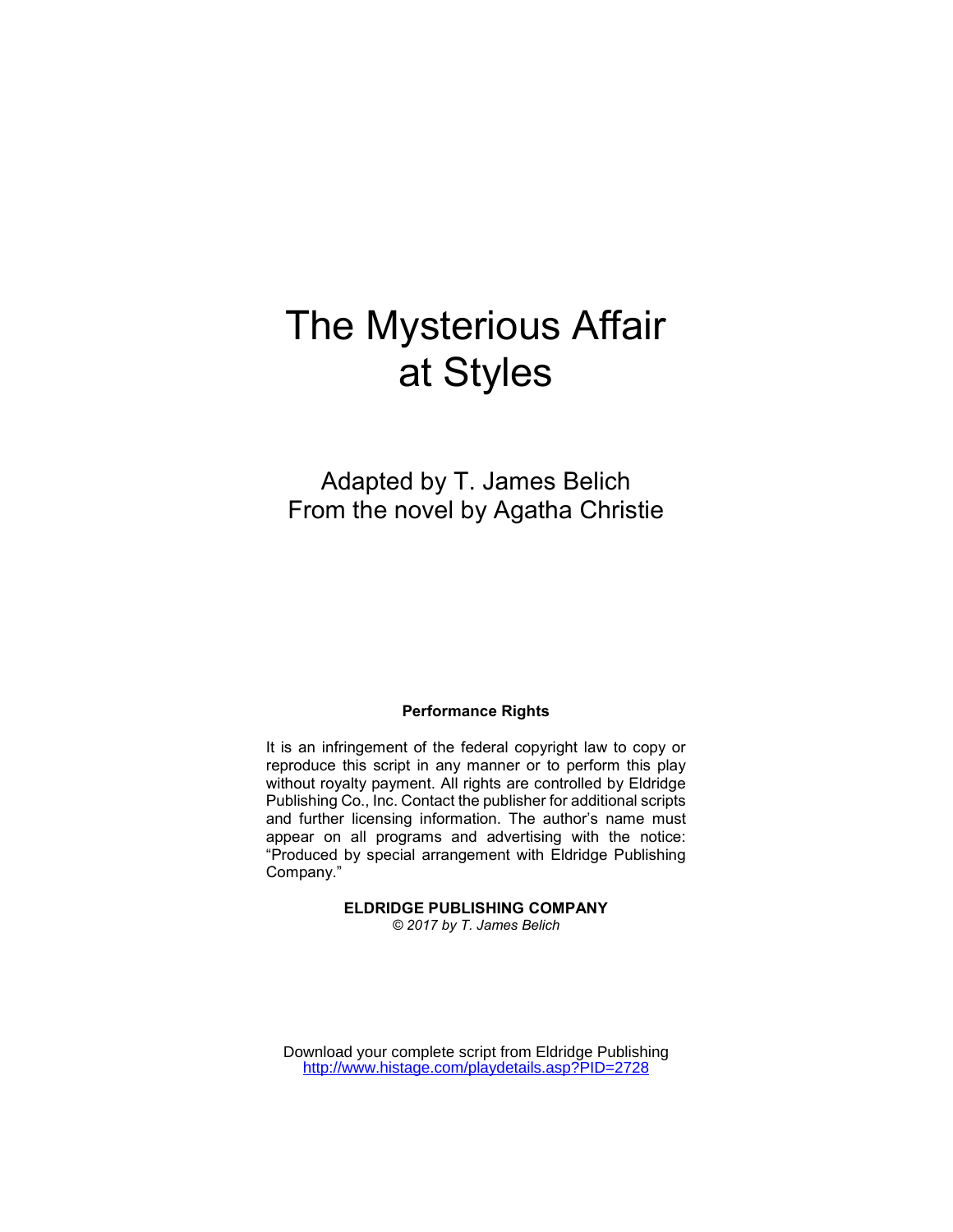The Mysterious Affair at Styles  $- 2 -$ 

## STORY OF THE PLAY

With the Great War raging on the Continent, philanthropist Emily Inglethorp helps resettle war refugees in the English countryside. Among them is Hercule Poirot, formerly of the Belgian police. When Mrs. Inglethorp is murdered, Poirot must use his "little grey cells" to unravel the motives of the enigmatic husband, the cash-strapped stepson, the poison expert, and the rest of the household, lest his benefactor's killer escape justice. Poirot and Hastings join forces for their very first case in this new adaptation of Agatha Christie's debut novel. This play is 90 minutes long.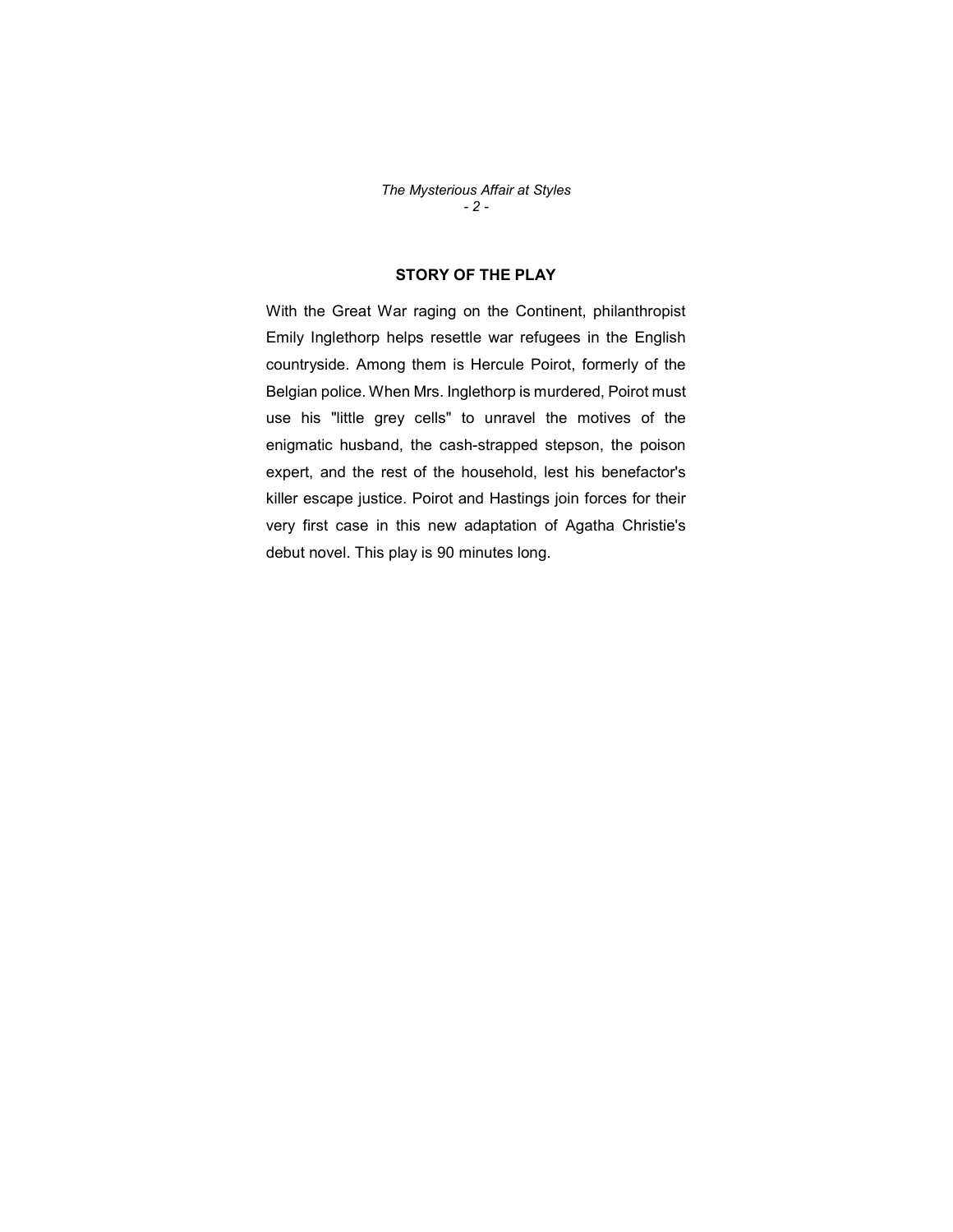The Mysterious Affair at Styles - 3 -

## CAST OF CHARACTERS

(In order of appearance) Cast: 12 (7 M, 5 W)

EVIE HOWARD: (F.) Emily's companion and Jack of all trades; about 40 years old.

MARY CAVENDISH: (F.) John's wife; about 40 years old.

JOHN CAVENDISH: (M.) Emily's stepson and Mary's husband; about 45 years old.

MR. HASTINGS: (M.) Wounded soldier on leave; about 30 years old.

DORCAS: (F.) Emily's maid; in her 50s or 60s.

CYNTHIA MURDOCH: (F.) Works at a Red Cross hospital; in her 20s.

LAWRENCE CAVENDISH: (M.) John's younger brother; about 40 years old.

EMILY INGLETHORP: (F.) John and Lawrence's stepmother; about 70 years old.

ALFRED INGLETHORP: (M.) Emily's husband; about 50 years old.

DR. BAUERSTEIN: (M.) A London specialist; about 50 years old.

HERCULE POIROT: (M.) Formerly of the Belgian police force, now a refugee in England. He has a distinctive mustache and impeccable attire; middle-aged.

DETECTIVE INSPECTOR JAMES JAPP: (M.) Of Scotland Yard; in his 40s.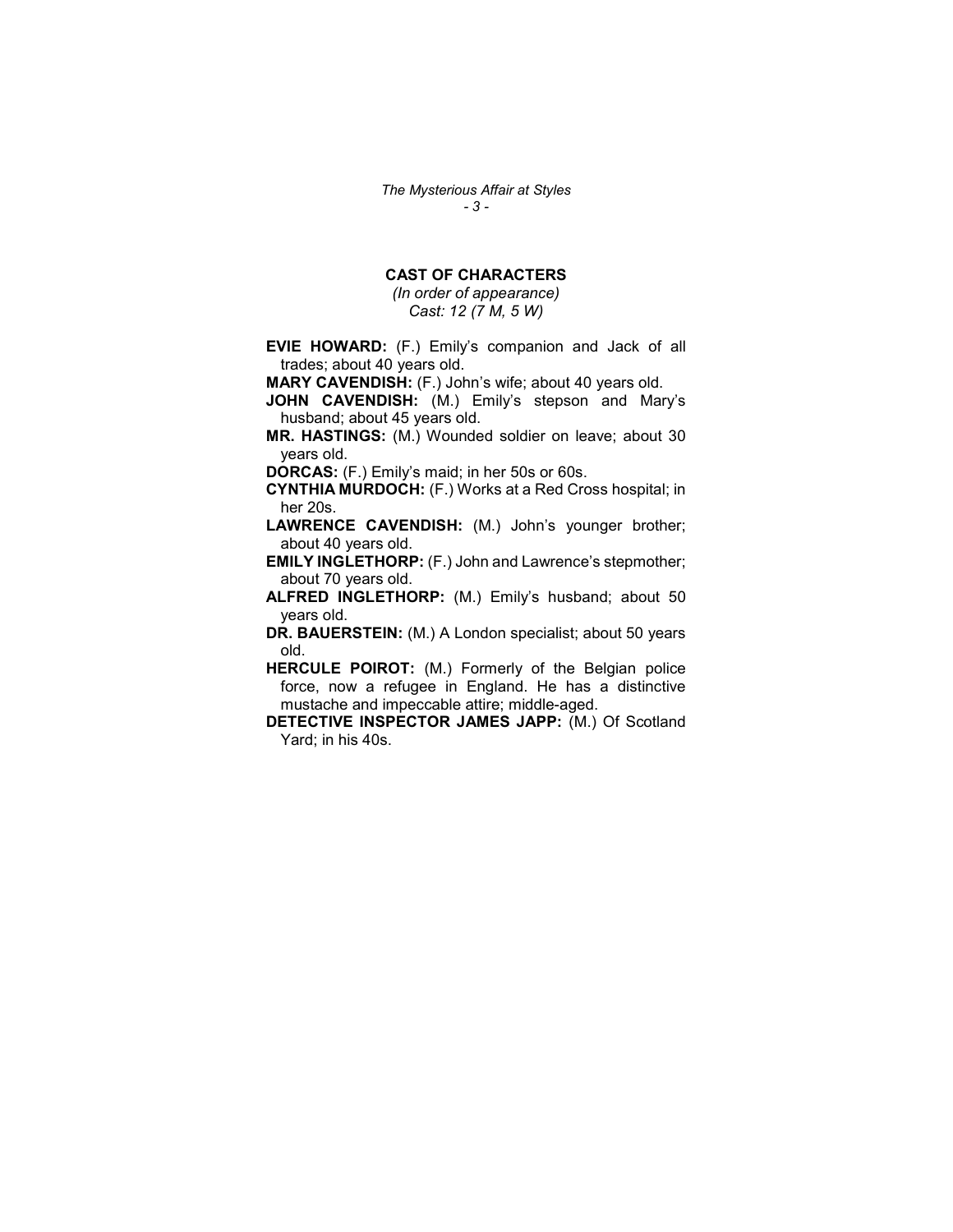## SETTING

The drawing room at Styles Court, a country estate in Essex, England. It is about four thirty on a Monday afternoon in July during the First World War. The room includes a fireplace with several spill vases on the mantelpiece, a writing desk, and at least one window. One exit leads into the rooms of Emily Inglethorp.

#### Synopsis of Scenes

Scene 1: 4:30 on Monday afternoon Scene 2: Tuesday evening about 8 pm Scene 3: Wednesday morning about 5 am. Scene 4: Later that morning Intermission Scene 1: An hour later

#### PROPS

Folded note Letters at desk Book of poetry Tennis racket Coffee try with six cups, 5 saucers, sugar, small sauce pan 1 saucer 1 cup and saucer Dispatch case Keys for door Key Test tube with sample of cocoa Empty box Torn strips of paper Black beard Vial Note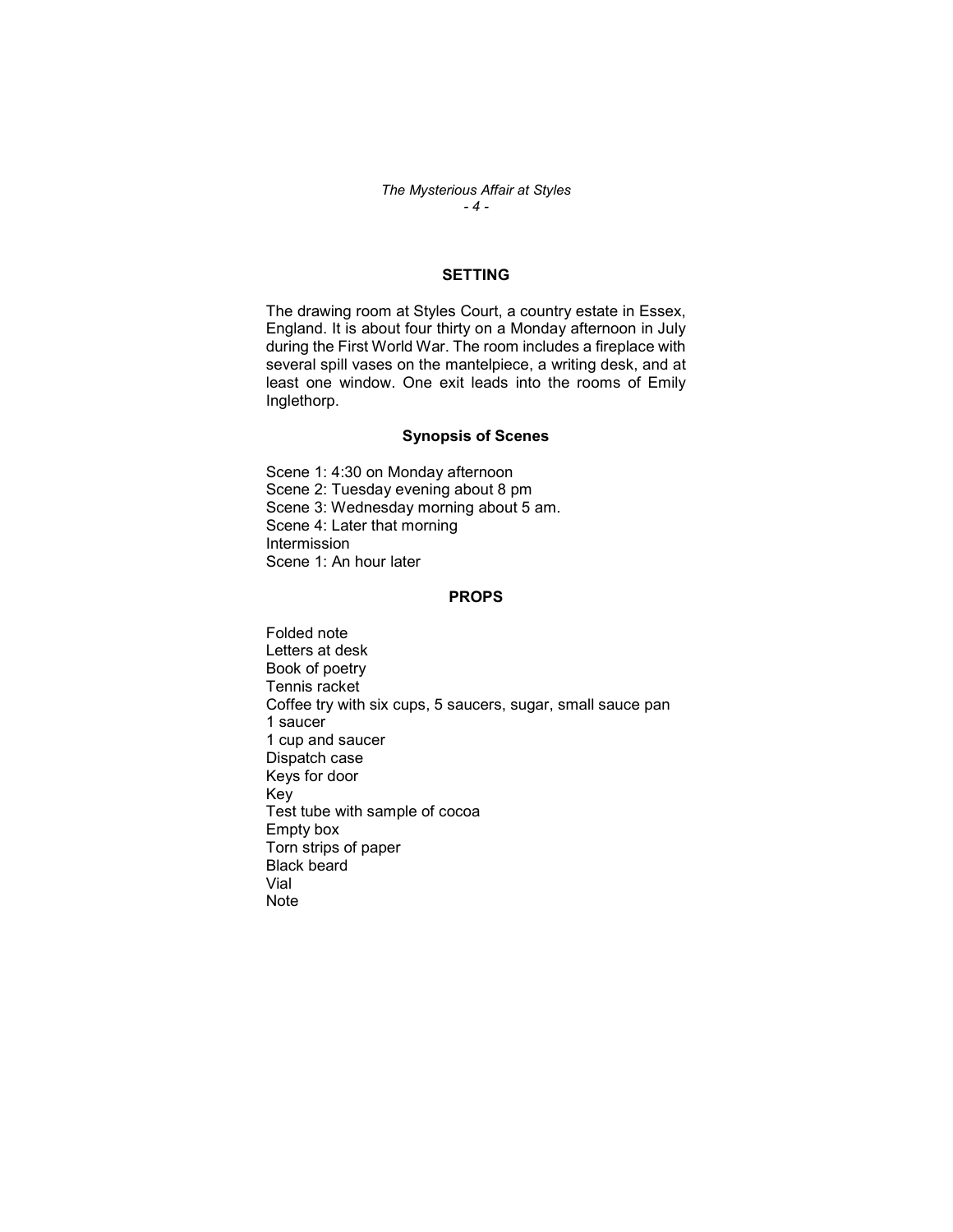### ACT I Scene 1

(AT RISE: The drawing room at Styles Court. It is about four thirty on a Monday afternoon in July during the First World War. EVIE enters, followed by MARY and JOHN, a married couple in their 40s.)

EVIE: At any rate, I've spoken my mind.

MARY: This can't be true, Evie.

- EVIE: Afraid I said some things Emily won't forgive in a hurry. Water off a duck's back, though. We all know what that man married her for.
- JOHN: Well of course he's after her money, but what can we do?
- EVIE: How she can't see it, I don't know. Alfred Inglethorp must be twenty years younger.
- MARY: Which is why you must stay. She'll listen to you.
- EVIE: How many times must I tell her? "That man would soon as murder you in your bed as look at you." We all know how much time he spends with that pretty young wife of Farmer Raikes.

**JOHN:** There's no need to be spreading rumors.

EVIE: At any rate, the sooner I leave the better. Trains, what time are the trains? (Exits.)

MARY: So now they're saying Alfred is the one. How convenient for you.

JOHN: Mary, please, let's not get into all that.

MARY: Excuse me.

(SHE exits. DORCAS shows in MR. HASTINGS, a wounded soldier about 30 years old, and exits.)

JOHN: Hastings, old chap, welcome. HASTINGS: Kind of you to invite me, John. JOHN: How's that leg of yours holding up? HASTINGS: Better now. **JOHN:** Mother will be delighted to see you again.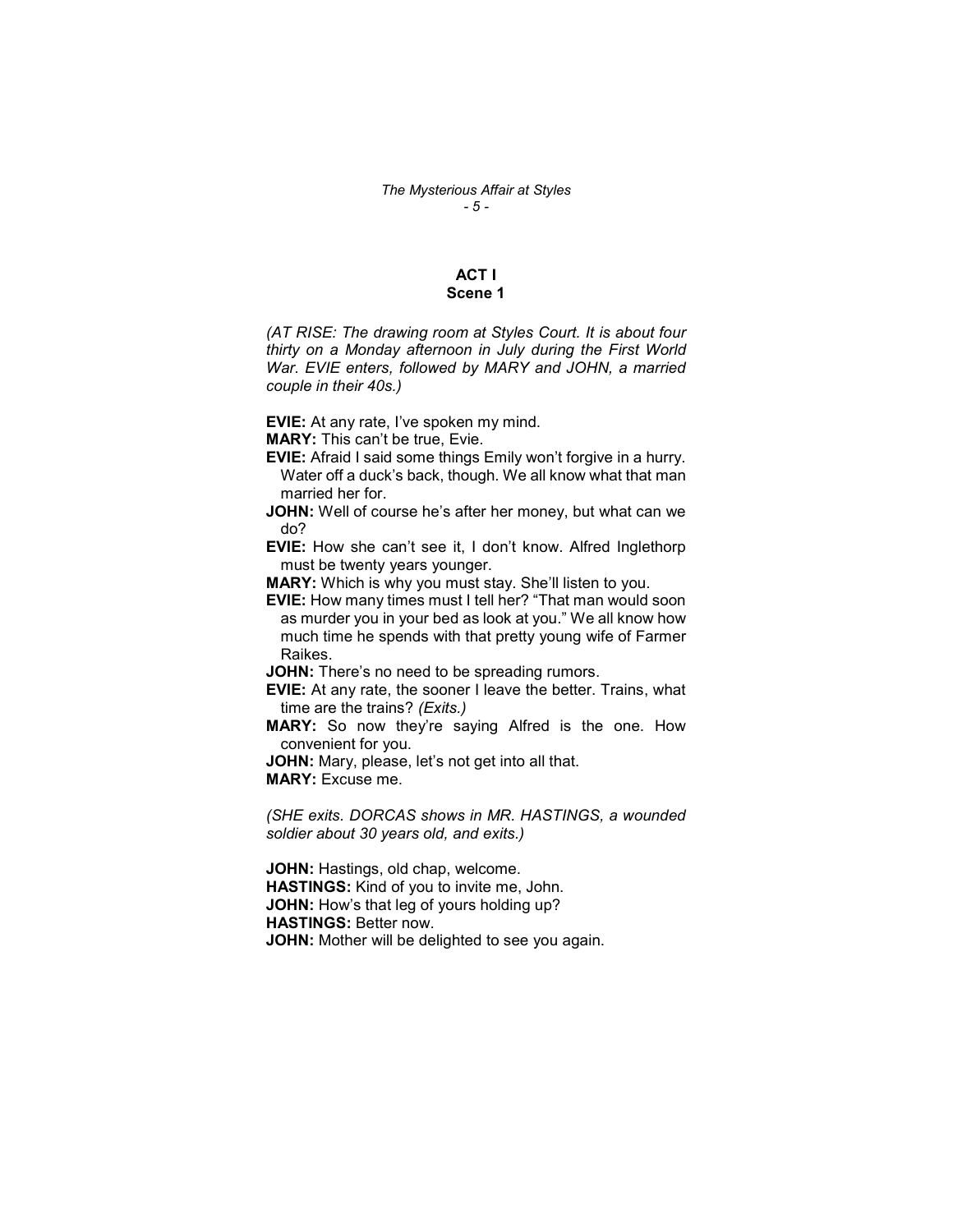The Mysterious Affair at Styles - 6 -

HASTINGS: She's keeping well?

JOHN: You could say that. My stepmother has married again. HASTINGS: But she must be at least... Sorry, John, I didn't mean...

JOHN: That's all right, you've got the idea.

HASTINGS: It must be a very difficult situation.

JOHN: I'll say. This Inglethorp fellow turned up from nowhere, on the pretext of being a second cousin or something of

Evie's, though she didn't seem keen to acknowledge it.

#### (EVIE enters.)

EVIE: Right, I'm off. Got to catch the five o'clock.

JOHN: I wish you'd reconsider, Evie. There's the school fête tonight.

EVIE: Nothing to it.

JOHN: Hastings, Miss Evelyn Howard. Evie, Mr. Hastings. I had best help Mary. I won't be a minute. (HE exits.)

EVIE: So you're John's old friend. Pleasure, Mr. Hastings. Can I trust you?

HASTINGS: Well, certainly.

EVIE: Look after my poor Emily, will you? They're a lot of sharks, all of them.

HASTINGS: Now really...

EVIE: There isn't one of them that's not hard up and trying to get money out of her. Protected her as best I could, but now I'm out of the way...

HASTINGS: I'll do what I can.

EVIE: Keep your eyes open, Mr. Hastings, and above all watch that devil.

HASTINGS: Who?

EVIE: Who? Her husband, that's who.

(JOHN enters.)

EVIE: (Cont'd.) Goodbye, John. JOHN: Evie...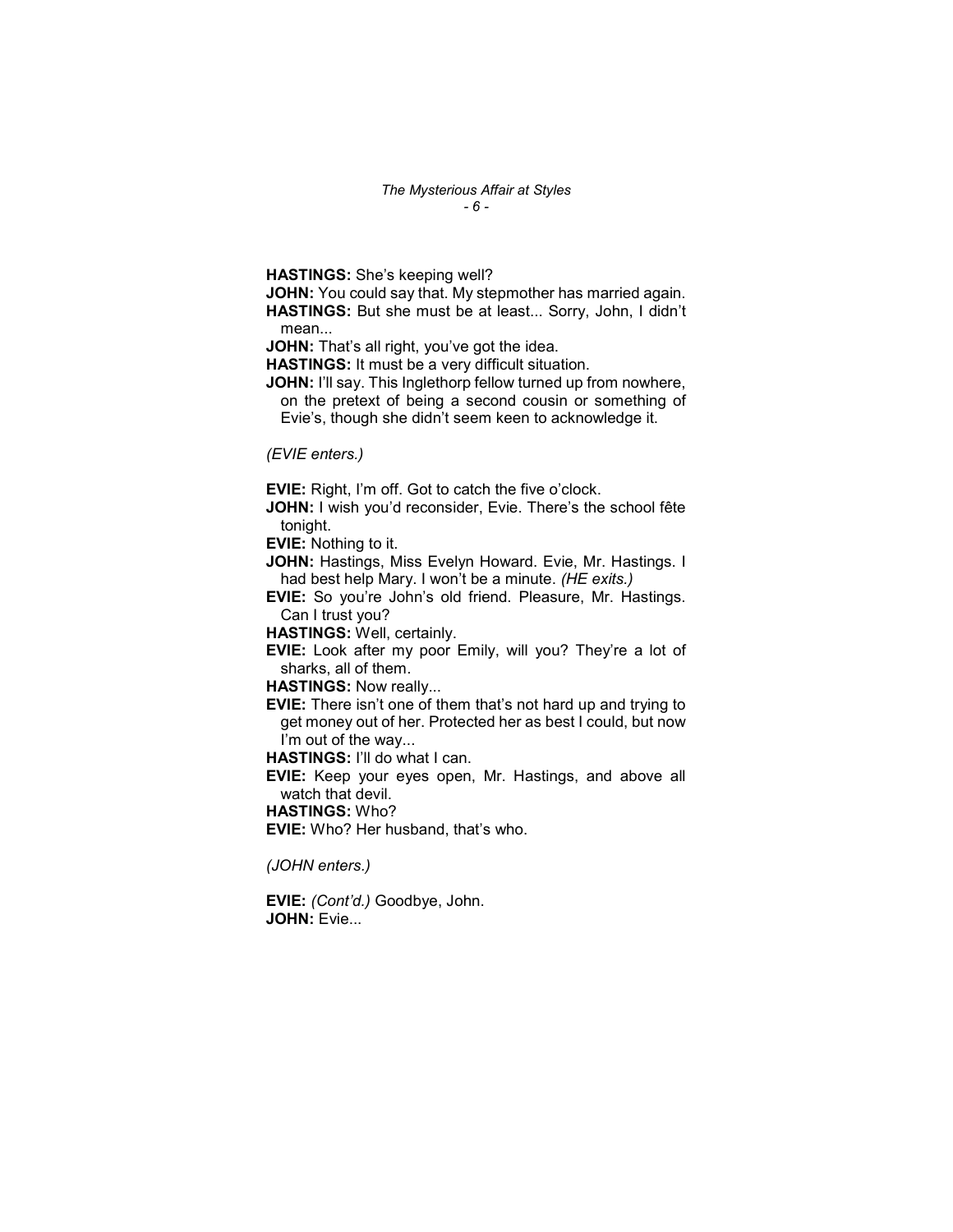EVIE: Tell Emily to write me when she comes to her senses. And for heaven's sake, remind her to take her medicine. (Exits.)

JOHN: Rotten business, Hastings. She always had a rough tongue, but there is no stauncher friend in England than Evelyn Howard. I'm afraid you'll find it very quiet down here. HASTINGS: My dear fellow, that's just what I want.

JOHN: It's pleasant enough, I suppose. I drill with the volunteers twice a week and lend a hand on the farms. It's a jolly good life all round, except for that fellow Alfred.

(MARY enters with DORCAS.)

JOHN: (Cont'd.) Hastings, my wife.

MARY: How do you do, Mr. Hastings?

HASTINGS: How do you do.

MARY.)

**JOHN:** Mary is in the Land Army. Up at five every morning.

MARY: And still I cannot keep up with the weeds.

HASTINGS: I'd be delighted to make myself useful.

MARY: You shall wish you hadn't said that tomorrow. (To JOHN.) I've asked Dorcas to set tea on the lawn.

JOHN: (To DORCAS.) Miss Howard won't be joining us. DORCAS: Course, sir.

(DORCAS exits as CYNTHIA enters. She is in her 20s and wears a World War I Red Cross uniform.)

CYNTHIA: Hello all! Sorry I missed lunch. **JOHN:** I daresay we can find you something. CYNTHIA: Nibs nabbed me a sandwich. Tea? MARY: We'll have it out under the sycamore. CYNTHIA: Oh, that's ever so much nicer. JOHN: Cynthia, this is Mr. Hastings. Miss Cynthia Murdoch. CYNTHIA: Hello. HASTINGS: A pleasure, Miss Murdoch. CYNTHIA: Oh, Cynthia, please. JOHN: Cynthia works in the Red Cross Hospital at Tadminster. Excuse me. (HE moves aside and joins